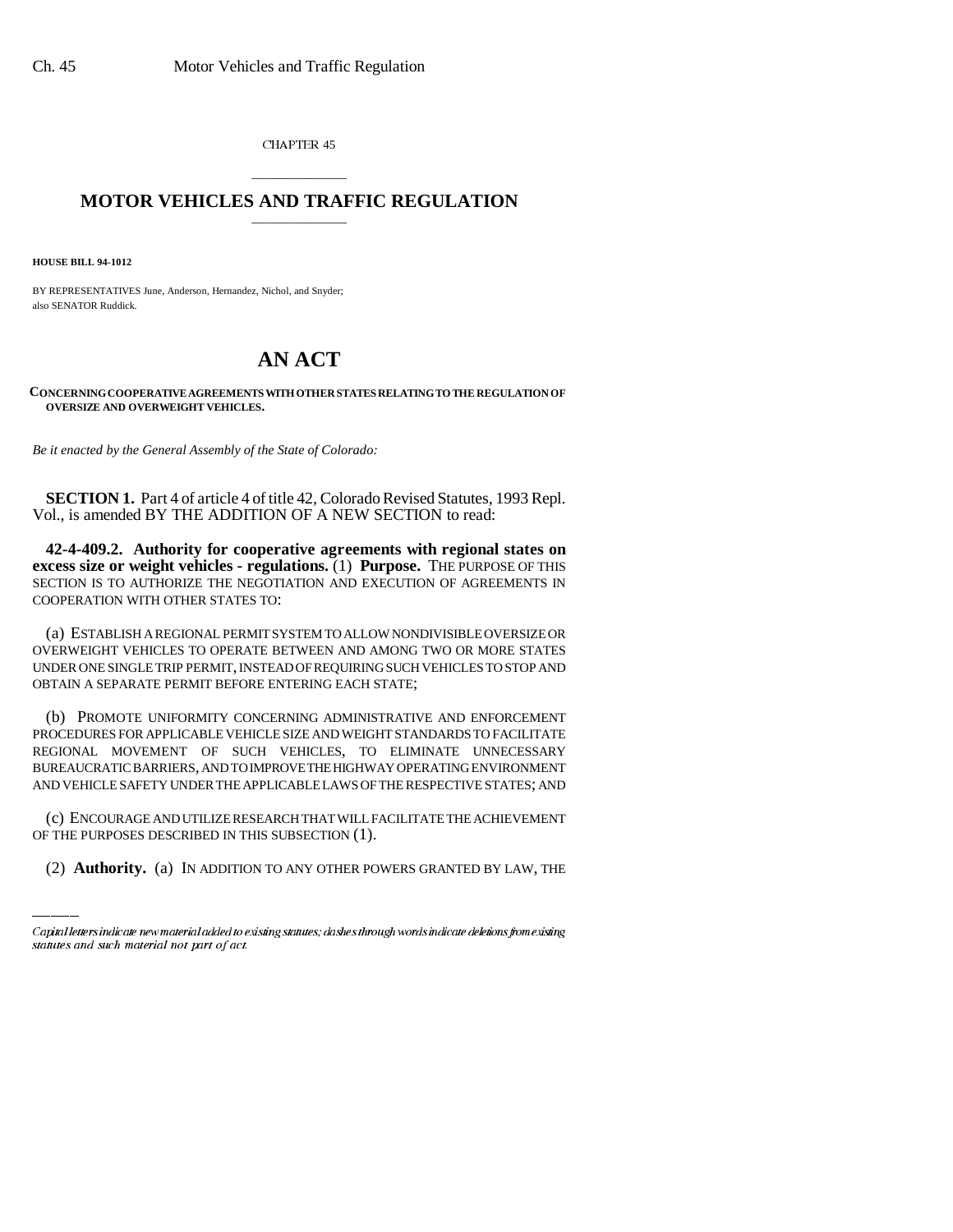EXECUTIVE DIRECTOR OF THE DEPARTMENT OF TRANSPORTATION, OR THE EXECUTIVE DIRECTOR'S DESIGNEE, IS HEREBY AUTHORIZED TO NEGOTIATE AND ENTER INTO APPROPRIATE AGREEMENTS WITH OTHER STATES CONCERNING THE REGIONAL OPERATION OR MOVEMENT OF NONDIVISIBLE OVERSIZE OR OVERWEIGHT VEHICLES AND TO FACILITATE THE UNIFORM APPLICATION, ADMINISTRATION, AND ENFORCEMENT OF APPLICABLE LAWS CONCERNING SUCH VEHICLES.

(b) A COOPERATIVE AGREEMENT UNDER THIS SECTION MAY INCLUDE, BUT SHALL NOT BE LIMITED TO, THE ESTABLISHMENT OF A REGIONAL PERMIT SYSTEM AUTHORIZING THE OPERATION OR MOVEMENT OF NONDIVISIBLE OVERSIZE OR OVERWEIGHT VEHICLES FROM ONE STATE IN THE REGION TO OR THROUGH ANOTHER STATE OR STATES IN THE REGION UNDER A SINGLE TRIP PERMIT IN ACCORDANCE WITH THE APPLICABLE REQUIREMENTS OF EACH OF THE STATES.

(c) FOR THE PURPOSES OF A REGIONAL PERMIT AGREEMENT, THE DEPARTMENT OF TRANSPORTATION IS AUTHORIZED TO:

(I) DELEGATE TO OTHER STATES ITS AUTHORITY UNDER SECTION 42-4-409 (1) TO ISSUE PERMITS FOR NONDIVISIBLE OVERSIZE OR OVERWEIGHT VEHICLES TO OPERATE ON COLORADO STATE HIGHWAYS; EXCEPT THAT ANY SUCH ISSUANCE BY ANOTHER STATE SHALL CONFORM, AT A MINIMUM, TO THE APPLICABLE COLORADO PERMIT STANDARDS AND LEGAL REQUIREMENTS AS DESCRIBED IN THIS PART 4 AND TO THE REGULATIONS IMPLEMENTING THIS PART 4. THE DEPARTMENT OF TRANSPORTATION MAY ALSO IMPOSE ADDITIONAL STANDARDS CONCERNING SUCH REGIONAL PERMITS AS IT DEEMS APPROPRIATE.

(II) ACCEPT A DELEGATION OF AUTHORITY FROM OTHER STATES TO ISSUE PERMITS FOR THE OPERATION OF VEHICLES ON THE HIGHWAYS OF SUCH STATES IN ACCORDANCE WITH THE APPLICABLE STANDARDS AND REQUIREMENTS OF SUCH STATES, PURSUANT TO THE TERMS OF THE REGIONAL PERMIT AGREEMENT; AND

(III) COLLECT ANY FEES, TAXES, AND PENALTIES ON BEHALF OF OTHER STATES THAT ARE PARTIES TO THE REGIONAL PERMIT AGREEMENT AND TO REMIT SUCH FEES, TAXES, AND PENALTIES TO SUCH STATES. SUCH FEES, TAXES, AND PENALTIES SHALL NOT BE CONSIDERED TAXES OR FUNDS OF THE STATE OF COLORADO FOR ANY PURPOSE.

(d) FOR THE PURPOSES OF A REGIONAL PERMIT AGREEMENT, THE COLORADO STATE PATROL, PORTS OF ENTRY, AND LOCAL LAW ENFORCEMENT AUTHORITIES ARE AUTHORIZED TO ENFORCE THE TERMS OF ANY REGIONAL PERMIT CONCERNING THE OPERATION OF THE PERMITTED VEHICLE ON STATE HIGHWAYS IN COLORADO. THE COLORADO STATE PATROL, PORTS OF ENTRY, AND LOCAL LAW ENFORCEMENT AUTHORITIES ARE ALSO PERMITTED TO TAKE NECESSARY ACTIONS IN COLORADO TO ENFORCE THE APPLICABLE REQUIREMENTS OF THE PERMITTING STATE OR STATES WHICH SHALL INCLUDE, BUT SHALL NOT BE LIMITED TO, MONITORING LICENSES AND OTHER CREDENTIAL USAGE; ENFORCING TAX RESTRAINT, DISTRAINT, OR LEVY ORDERS; ISSUING CIVIL CITATIONS; AND CONDUCTING NECESSARY SAFETY AND EQUIPMENT INSPECTIONS.

(e) THE EXECUTIVE DIRECTOR OF THE DEPARTMENT OF TRANSPORTATION, OR THE EXECUTIVE DIRECTOR'S DESIGNEE, IS HEREBY AUTHORIZED TO APPOINT EMPLOYEES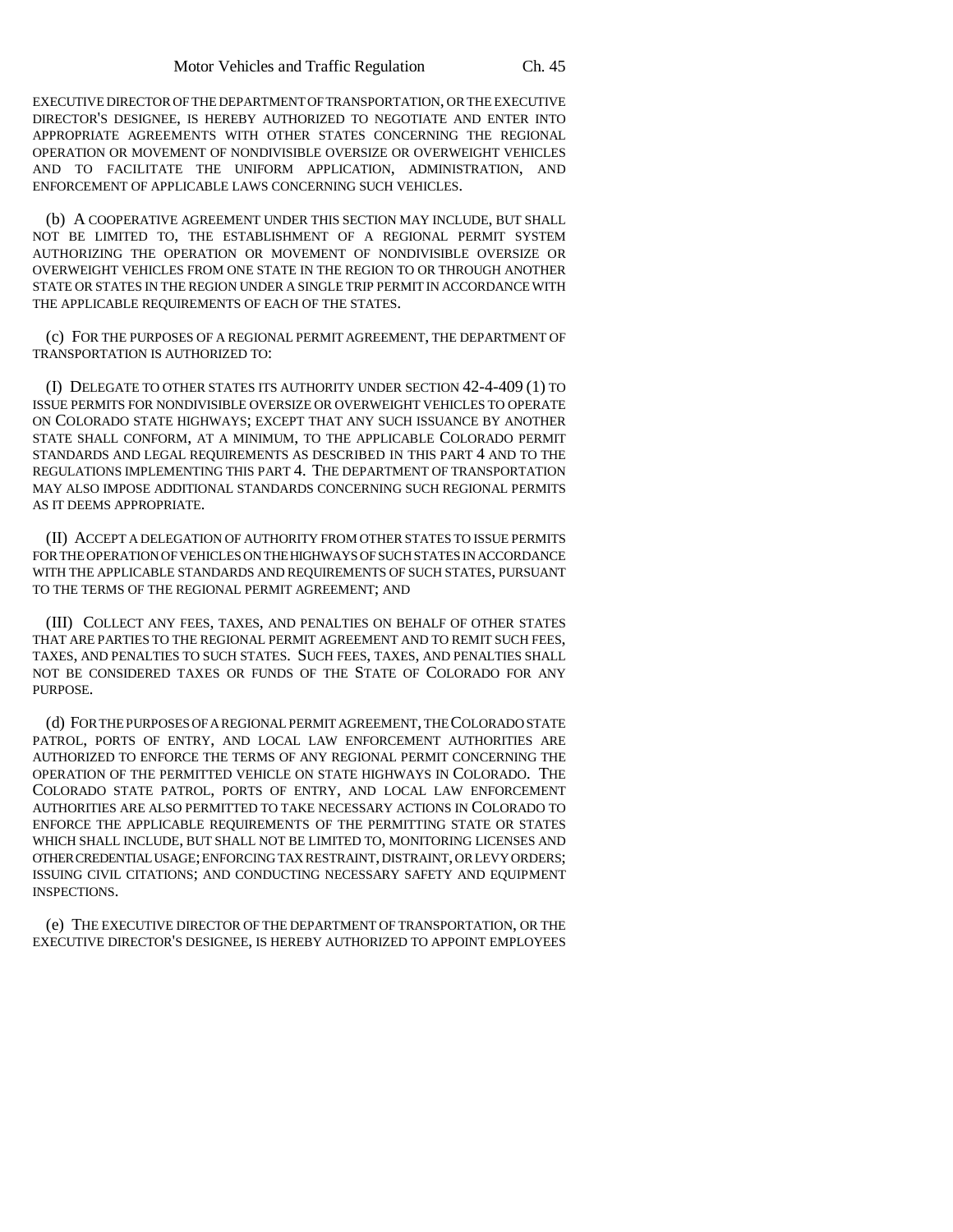## Ch. 45 Motor Vehicles and Traffic Regulation

AND OFFICIALS OF OTHER STATES AS AGENTS OF THE DEPARTMENT FOR THE LIMITED PURPOSE OF ENFORCING THE LAWS OF COLORADO UNDER THE TERMS OF THE COOPERATIVE AGREEMENTS ENTERED INTO UNDER THE PROVISIONS OF THIS SECTION. THE EXECUTIVE DIRECTOR OR THE DESIGNEE MAY PROMULGATE SUCH REGULATIONS AS ARE NECESSARY FOR THE IMPLEMENTATION OF THE PROVISIONS OF THIS SECTION.

(f) ANY AGREEMENT ENTERED INTO UNDER THE PROVISIONS OF THIS SECTION SHALL CONTAIN PROVISIONS THAT EXPRESS THE UNDERSTANDING THAT ANY EMPLOYEES AND OFFICIALS OF ANY OTHER STATE WHO ENFORCE THE LAWS OF COLORADO UNDER THE TERMS OF SUCH AGREEMENT, OR WHO OTHERWISE ACT UNDER THE TERMS OF SUCH AGREEMENT, SHALL NOT BE ELIGIBLE FOR COMPENSATION, EMPLOYEE RIGHTS, OR BENEFITS FROM THE STATE OF COLORADO AND SHALL NOT BE CONSIDERED TO BE EMPLOYEES OR OFFICIALS OF THE STATE OF COLORADO.

(g) A COOPERATIVE AGREEMENT UNDER THIS SECTION MAY ALSO PROVIDE FOR UNIFORMITY CONCERNING ENFORCEMENT PROCEDURES, SAFETY INSPECTION STANDARDS, OPERATIONAL STANDARDS, PERMIT AND APPLICATION FORM PROCEDURES, DRIVER QUALIFICATIONS, AND SUCH OTHER MATTERS THAT MAY BE PERTINENT TO SAID MATTERS.

(h) NOTWITHSTANDING ANY PROVISION OF THIS SECTION TO THE CONTRARY, ALL EXISTING STATUTES AND RULES AND REGULATIONS PRESCRIBING SIZE OR WEIGHT VEHICLE REQUIREMENTS, OR RELATING TO PERMITS FOR SUCH VEHICLES, SHALL CONTINUE TO BE IN FULL FORCE AND EFFECT UNTIL AMENDED OR REPEALED BY LAW, AND ANY COOPERATIVE AGREEMENT MUST COMPLY WITH SUCH STATUTES AND RULES AND REGULATIONS. THE TRANSPORTATION COMMISSION SHALL RATIFY ANY COOPERATIVE AGREEMENT ENTERED INTO UNDER THE PROVISIONS OF THIS SECTION.

**SECTION 2.** 43-1-106 (8), Colorado Revised Statutes, 1993 Repl. Vol., is amended BY THE ADDITION OF A NEW PARAGRAPH to read:

**43-1-106. Transportation commission - powers and duties.** (8) In addition to all other powers and duties imposed upon it by law, the commission has the following powers and duties:

(q) (I) TO COOPERATE OR CONTRACT WITH THE DEPARTMENT OF TRANSPORTATION OF ONE OR MORE STATES, REGIONAL OR NATIONAL ASSOCIATIONS, OR NOT-FOR-PROFIT ORGANIZATIONS TO PROVIDE ANY FUNCTION, SERVICE, OR FACILITY LAWFULLY AUTHORIZED TO EACH, INCLUDING THE SHARING OF COSTS, CONCERNING THE RESEARCH, DEVELOPMENT, IMPLEMENTATION, OR UTILIZATION OF TRANSPORTATION STUDIES, ISSUES, AND NEW TRANSPORTATION TECHNOLOGY. SAID STUDIES, ISSUES, AND TECHNOLOGY SHALL INCLUDE INTELLIGENT VEHICLE HIGHWAY SYSTEMS ONLY IF SUCH COOPERATION OR CONTRACTS ARE AUTHORIZED BY EACH PARTY WITH THE APPROVAL OF ITS LEGISLATIVE BODY OR OTHER AUTHORITY.

(II) ANY SUCH CONTRACT SHALL SET FORTH FULLY THE PURPOSES, POWERS, RIGHTS, OBLIGATIONS, AND RESPONSIBILITIES, FINANCIAL AND OTHERWISE, OF THE CONTRACTING PARTIES.

(III) WHERE OTHER PROVISIONS OF LAW PROVIDE REQUIREMENTS FOR SPECIAL TYPES OF INTERGOVERNMENTAL CONTRACTING OR COOPERATION, THOSE SPECIAL